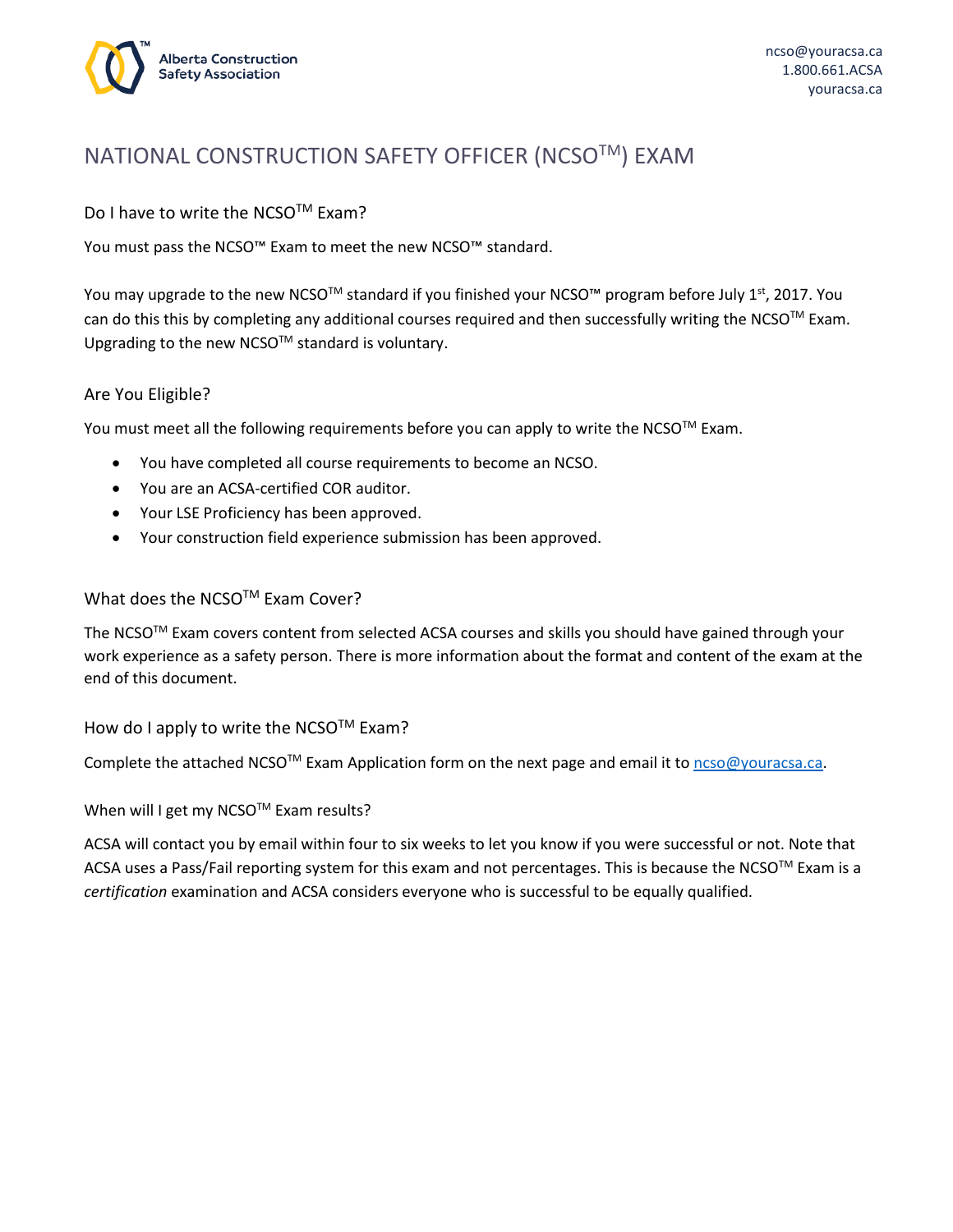

What happens if I'm unsuccessful on the NCSO™ Exam?

You will receive a breakdown of how you scored on each part of the NCSO $^{TM}$  Exam Blueprint. You can use this information to identify your areas of strength and those areas that you need to focus on.

You can apply to rewrite the NCSO<sup>™</sup> Exam if you were unsuccessful on any attempt. You must wait between attempts and pay a \$60 administrative fee each time you apply to rewrite.

- If you were unsuccessful on your first attempt, you must wait at least three months after the date of the first attempt to rewrite.
- If you were unsuccessful on your second attempt, you must wait at least six months after the date of the second attempt to rewrite.
- If you were unsuccessful on any additional attempts, you must wait at least twelve months between each attempt.

### What if I'm an NCSO from outside of Alberta?

You do not have to write the NCSO™ Exam if you are an NCSO from outside of Alberta. However, ACSA needs to verify that you are familiar with Alberta's OHS legislation. You can provide that verification in one of two ways. You can successfully complete ACSA's Alberta OHS Legislation Awareness (LEG) course or you can write the NCSO<sup>™</sup> Alberta OHS Legislation Challenge Exam. Email [ncso@youracsa.ca](mailto:ncso@youracsa.ca) for more information about challenging this exam. You will also need to provide proof of your NCSO certification from the province or territory you are coming from before you can challenge the exam.

Please note that there are no rewrites allowed on the Alberta OHS Legislation Challenge Exam. If you are not successful on the challenge exam, you must successfully complete ACSA's Legislation Awareness course.

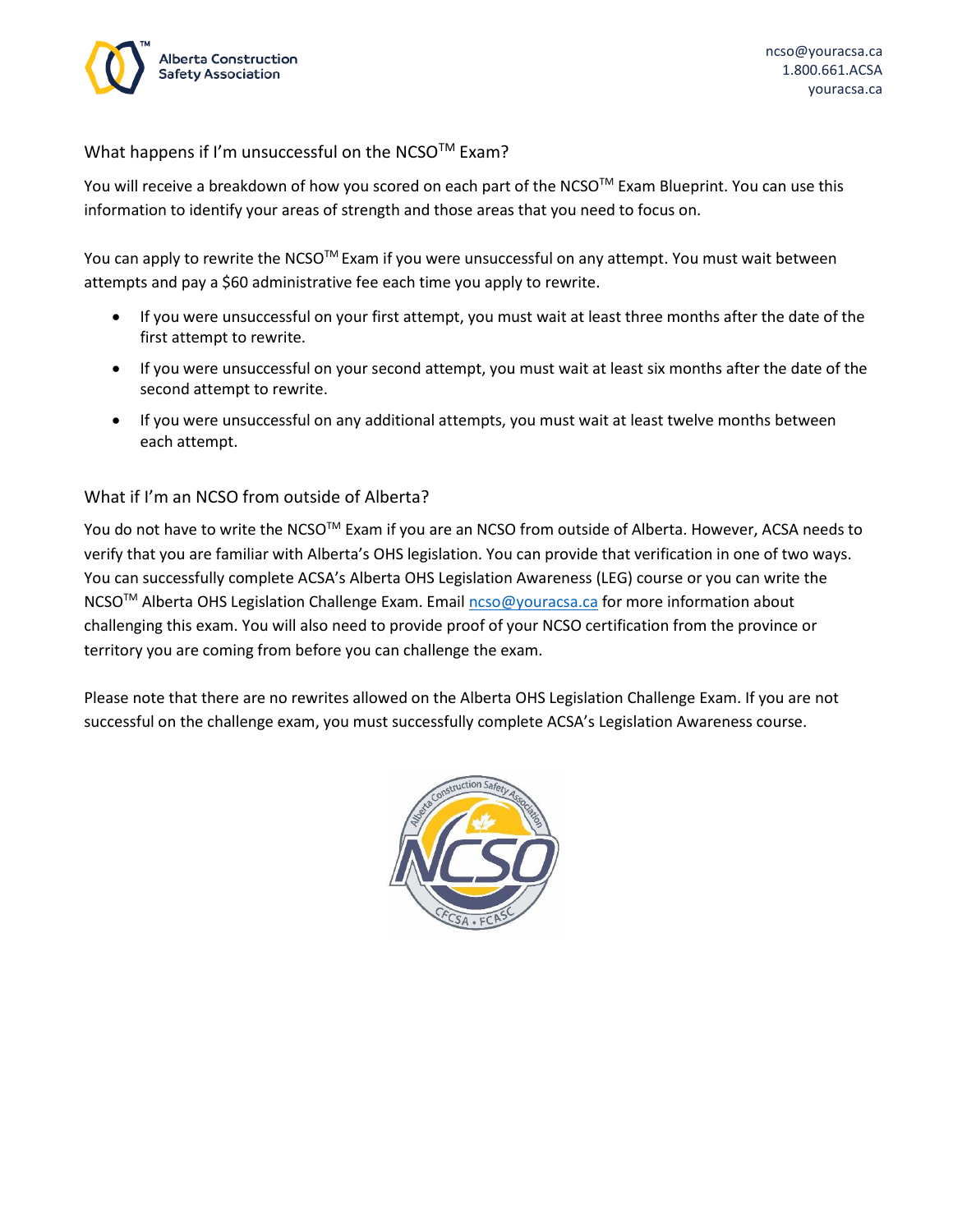

# NCSOTM EXAM APPLICATION

| First Name:                                    | Last Name: |
|------------------------------------------------|------------|
| ACSA Student ID or Date of Birth (mm/dd/yyyy): |            |
| Phone:                                         | Email:     |

Please indicate your preferred date:

## Edmonton

- $\Box$  June 10, 2022
- $\Box$  June 24, 2022
- ☐ July 22, 2022
- ☐ August 19, 2022

#### Calgary

- $\Box$  May 25, 2022
- ☐ June 14, 2022
- $\Box$  July 13, 2022
- ☐ August 24, 2022

#### Fort McMurray

- ☐ June 17, 2022
- ☐ July 8, 2022
- ☐ August 26, 2022

#### Additional Information

- There is limited seating for each exam.
- Exam dates will be filled on a first come basis.
- Should your preferred date be filled, you will be contacted to discuss an alternative date.
- Application cut-off is three (3) business days prior to scheduled exam.
- You will be notified after we process your application.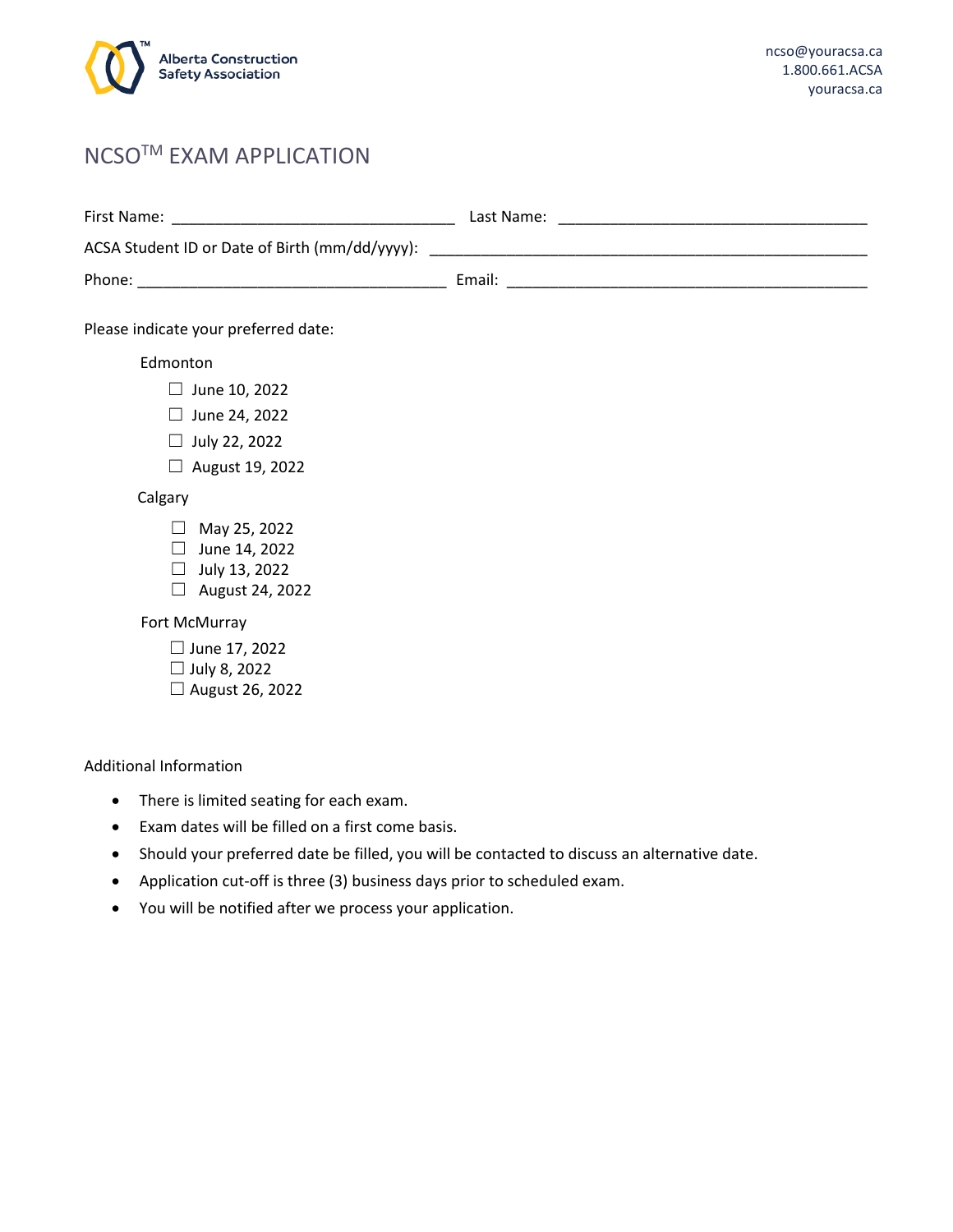

# NCSOTM EXAM OVERVIEW February 2020

#### Purpose of the NCSO<sup>™</sup> Exam

NCSOs must understand general safety concepts and be able to apply those concepts to identify and solve problems. The NCSO™ Exam assesses both areas based on content from selected ACSA courses and safety skills you have gained through your work experience in the construction industry.

This means that the NCSO<sup>™</sup> Exam is not a final exam for the NCSO<sup>™</sup> program. The NCSO<sup>™</sup> Exam is a certification exam for people who want an NCSO™ designation based on their general knowledge of safety concepts and on the basic safety skills that people at this level of safety training should have.

#### Format of the NCSOTM Exam

The NCSO<sup>™</sup> Exam is a two-hour, closed book exam made up of three parts. The pass mark is 75% and you will receive either a Pass or Fail grade based on your score.

The table below provides the format of the exam. Specific details about the exam are in the NCSO™ Exam Blueprint on the next page.

| NCSO <sup>™</sup> Exam Format |                           |                       |                                                                                                                                                                                                                                                                                                                                                       |  |  |  |  |  |
|-------------------------------|---------------------------|-----------------------|-------------------------------------------------------------------------------------------------------------------------------------------------------------------------------------------------------------------------------------------------------------------------------------------------------------------------------------------------------|--|--|--|--|--|
| Part                          | Question or<br>Item type  | Total<br><b>Marks</b> | Categories of questions or items                                                                                                                                                                                                                                                                                                                      |  |  |  |  |  |
| A                             | <b>Multiple</b><br>Choice | 38                    | Four-option multiple choice question covering general concepts                                                                                                                                                                                                                                                                                        |  |  |  |  |  |
| B                             | <b>Short Answer</b>       | 35                    | Ordering a sequence of events or steps in a procedure<br>$\bullet$<br>Listing or identifying requirements in an audit document<br>$\bullet$<br>Identifying required components of a document or plan<br>$\bullet$<br>Identifying hazards and provide appropriate controls<br>$\bullet$                                                                |  |  |  |  |  |
| C                             | Long<br>Answer            | 27                    | Identifying errors in safety-related documents and providing<br>$\bullet$<br>appropriate corrections<br>Reviewing and analyzing safety-related documents<br>Analyzing a scenario, risk ranking hazards, and describing appropriate<br>$\bullet$<br>controls methods<br>Analyzing a scenario, planning appropriate training and follow-up<br>$\bullet$ |  |  |  |  |  |